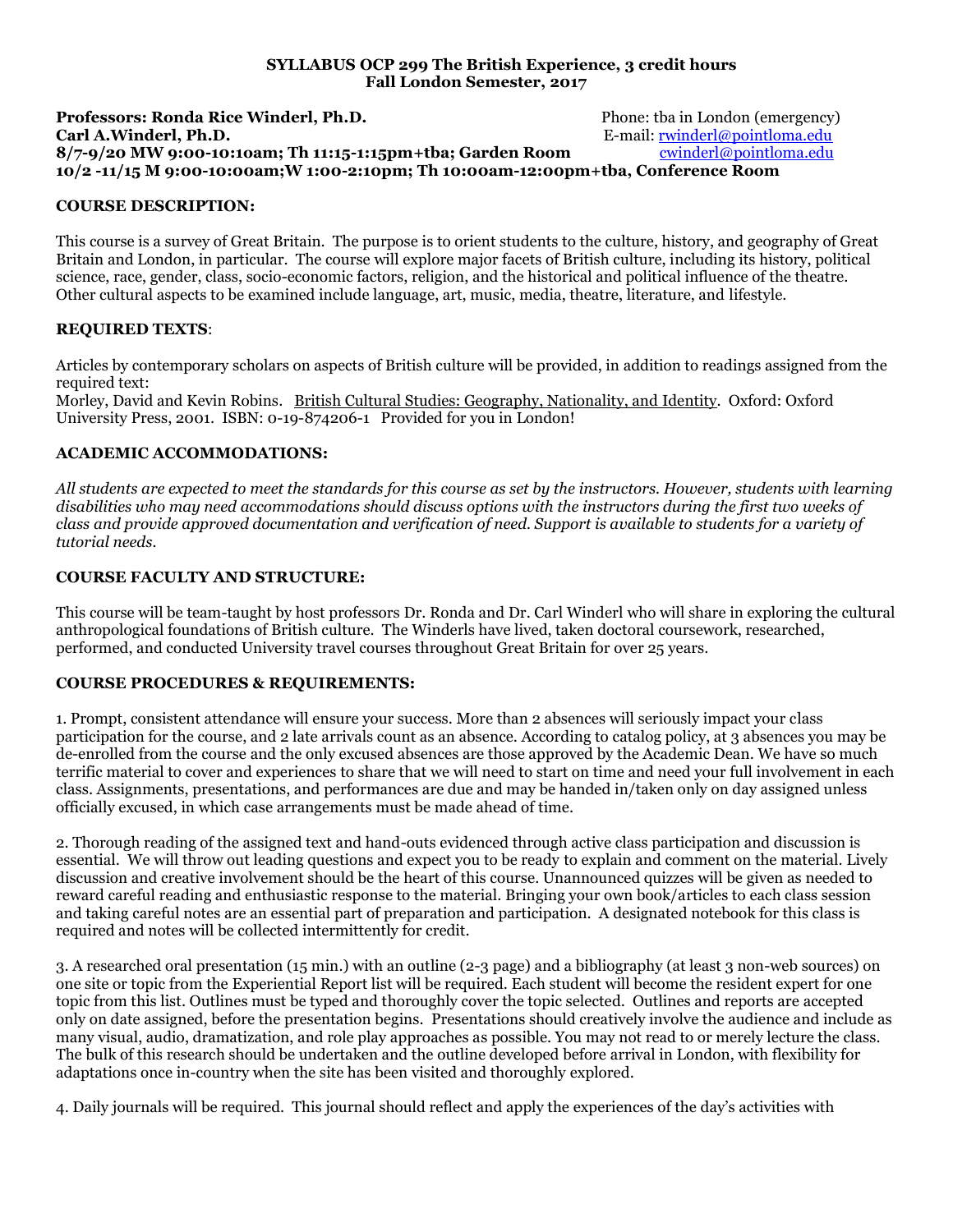relation to overall British cultural immersion. Refer to at least one aspect of the day and how it shaped/changed you and your understanding of Great Britain. Each daily entry should be at least 1 page in length in your journal which will be collected and evaluated randomly yet regularly.

5. Trip/Experience reports will be used to utilize and integrate the London area as extensively as possible. Fifteen reports will be submitted according to dates indicated on the daily syllabus. At least 5 reports may be submitted which are selected from the Museum list, 5 from Historical/Political/Religious sites, 2 from local traditional/classical concerts, 1 independently attended British play, 1 independently attended British film, and one report on 6 hours of service at a local church. Reports must be submitted within 2 weeks of the experience and in accordance with submission dates, with the final round of reports due on or before Nov. 7.

6. A Final Project consisting of 25 British life experiences will be documented and submitted on or before Nov. 9, and evaluated for timely completion as well as depth of effort, integration of experience, creativity, and insight.

## **GRADE ASSIGNMENT:**

A: Indicates excellent work that reflects thinking, creativity, individuality, and a high level of intellectual attainment. University level final draft writing is essential.

B: Indicates good work that reflects a thorough understanding of theory but is lacking in individual thinking and creativity. University level final draft writing is important.

C: Indicates work that reflects a satisfactory completion of the assignment as directed but is lacking in thoroughness, individual thinking, and creativity. Writing acceptable but lacks polish and clarity.

D: Indicates work that reflects a lack of understanding of theory and/or fails to fulfill the assigned tasks. Writing not at University standard.

F: Indicates work that reflects an inability or unwillingness to do the assigned task.

## **GRADE COMPUTATION:**

Grading for this course will be determined in the following manner:

| Reading, Prompt Attendance, Active Participation | 20%        |
|--------------------------------------------------|------------|
| Experiential Reports (15)                        | 20%        |
| Topic/Site Research Presentation and Outline     | 20%        |
| <b>Journal and Class Notes</b>                   | 20%        |
| <b>Final Project</b>                             | 20%        |
|                                                  | TOTAL 100% |

## **COURSE ACTIVITIES**:

The sites of London will be used extensively for this course. Therefore, there will be several guided field trips to various historical places related to British culture as well as a range of required independent visits. The group site trips will include the following places:

- 1. "Dickens Day" guided walk
- 2. Globe Theatre tour and play
- 3. Speaker's Corner
- 4. Afternoon Tea
- 5. Selected "West End" plays
- 6. Roman baths at Bath, England
- 7. Canterbury Cathedral and sites- "Chaucer Day"
- 8. Stonehenge
- 9. Stratford-upon-Avon, including Shakespeare's house and other important historical places related to Shakespeare's life
- 10. Warwick Castle
- 11. Backstage tour of the Royal Shakespeare Company
- 12. Imperial War Museum
- 13. Houses of Parliament
- 14. BBC Tour
- 15. Tour of the Royal National Theatre
- 16. Holy Trinity Brompton and St. Barnabas Churches
- 17. Hillsong London (and Paris)
- 18. London Institute for Contemporary Christianity
- 19. Cardiff Castle and open air history museum
- 20. Paris! and Edinburgh!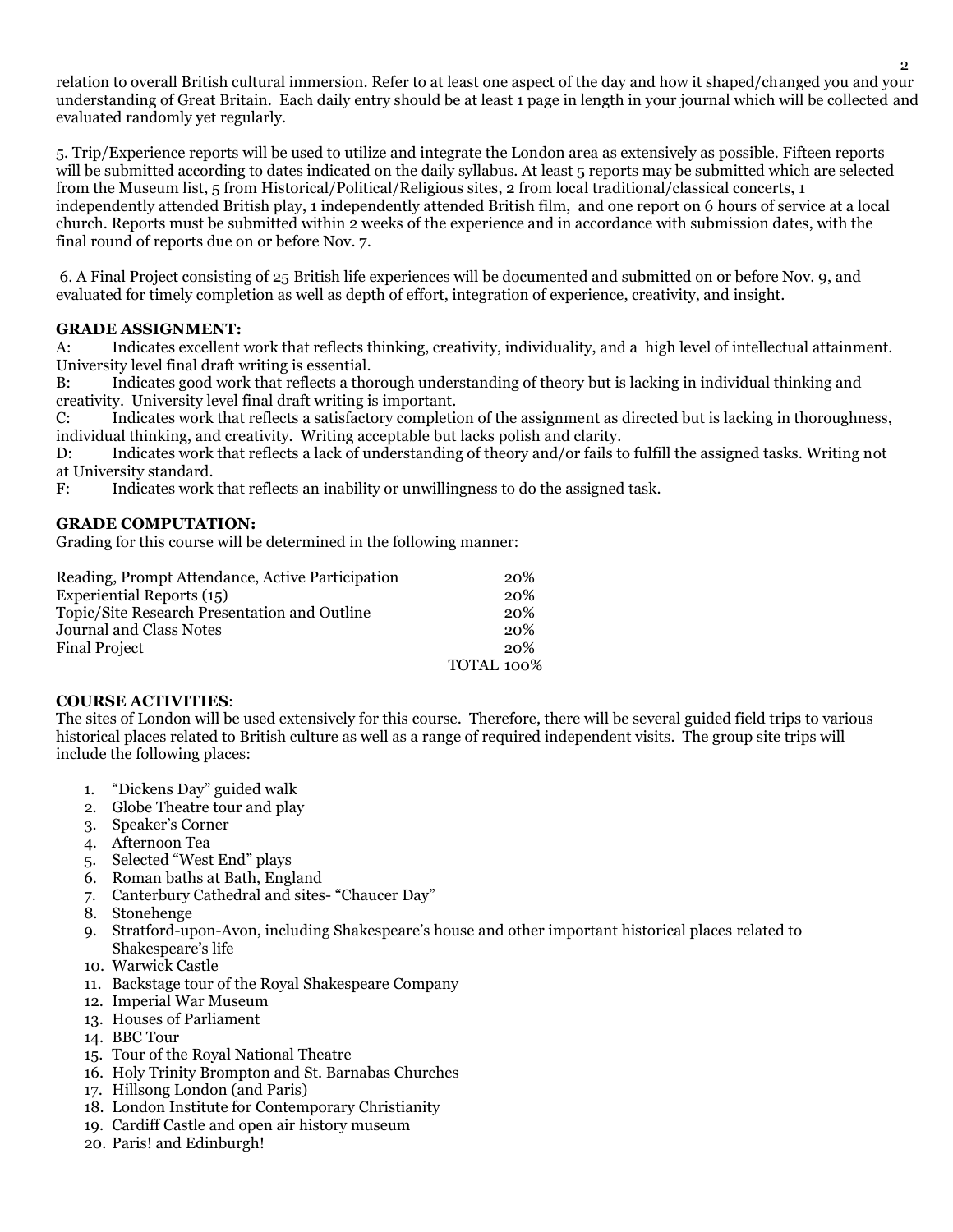#### **EXPERIENTIAL REPORT TOPICS:**

One of the following topics may be selected as your presentation topic (for which you will research and become a resident expert). This research should be completed and an outline formulated with bibliography before leaving the US. Further amplification may be done in the UK after you visit and explore the site, but it's helpful to bring media and other presentation materials with you.

After you have been assigned your research topic, you will also select a minimum of 15 sites/experiences to independently visit and submit an experience report form from the following:

### **Museums (5 required) Historic/Political/Religious Sites (5)**

British Museum **- Delaney V 1**Buckingham Palace - **Katelyn** National Gallery - **Mackenzie** The War Cabinet Rooms - **Jessica** Natural History Museum - **Annika 5**Hampton Court Palace - **Laura** Science Museum - **Drey** Kensington Palace State Apts.**- Claire** Tate Britain Gallery - **Delaney M 10**St. Paul's Cathedral - **Jake** Victoria and Albert Museum - **Alyssa 4**Tower of London - **Morgan**

Jewish Museum - **Tatum** St. Martin's in the Fields Church -Museum of London - **Kristin** Southwark Cathedral National Portrait Gallery - **Emilyn** Old Bailey (Central Court) Tate Gallery of Modern Art - **Hanna** National Maritime Museum

### **Concerts (2 required)**

Academic, traditional, or classical (If unsure, check first)

**Plays (1) British Film (1) British Film (1)** 

Attend at least one independently (British playwright) Attend at least one independently (at a UK theatre)

#### **Service/Social (6 hours)**

6 hours of volunteer service at the local church, school, or social agency of your choice and arrangement. One report form may be used for these hours of experience.

### **COURSE SCHEDULE: Class will meet 8/8-9/21 Mon. and Wed. at 9:00am, and on Thurs. at 11:30am & tba for group site trips as announced. From 10/3 class will meet M 9:00am, W 1:00pm, Thurs. 10-noon.**

| <b>DATE</b> |                                                                                   | <b>DISCUSSION TOPIC/PRESENTATION</b>                                                          | <b>ASSIGNMENT DUE</b>                          |  |  |  |  |  |
|-------------|-----------------------------------------------------------------------------------|-----------------------------------------------------------------------------------------------|------------------------------------------------|--|--|--|--|--|
| 8/1         |                                                                                   | 3:00pm Program orientation and overview, Garden Room                                          | Syllabus, walking tour, London life            |  |  |  |  |  |
|             | 8/2                                                                               | lv 9:30 for 10:15-1:00pm tour of the Imperial War Museum                                      |                                                |  |  |  |  |  |
|             | 10:00am Course meeting in GR<br>8/3                                               |                                                                                               |                                                |  |  |  |  |  |
|             | 1:00 visit Wesley's Chapel and meet with Rev. Leslie Griffiths, MP House of Lords |                                                                                               |                                                |  |  |  |  |  |
|             | 8/4                                                                               | leave 8:45am for 9:40am Houses of Parliament tour;                                            |                                                |  |  |  |  |  |
|             |                                                                                   | 5:30 lv for Twelfth Night Shakespeare's Globe Theatre, 7:30                                   |                                                |  |  |  |  |  |
|             | 8/5                                                                               | Iris Theatre Promenade production, Actor's Church, Covent Garden, 7:00pm                      |                                                |  |  |  |  |  |
|             | 8/6                                                                               | 10:00am ly for St. Barnabas service, 1:30 Speaker's Corner, 6:20 ly for Holy Trinity Brompton |                                                |  |  |  |  |  |
| 8/7         |                                                                                   | British Cultural Identity: Buckingham Palace - Katelyn                                        | "London Life" reports.                         |  |  |  |  |  |
| 8/9         |                                                                                   | ; Victoria&Albert Museum- Alyssa                                                              | National Culture,pp.1-13, library cd pts       |  |  |  |  |  |
| 8/14        |                                                                                   | Legacy of the Empire: - Windsor Castle- Eden                                                  | 10"Relics" of Colonialism Assg; FP #11 due     |  |  |  |  |  |
|             |                                                                                   | 8/14 Shakespeare in Love, GR, 7:30pm                                                          |                                                |  |  |  |  |  |
| 8/16        |                                                                                   | ; Tower of London-Morgan                                                                      | British Cultural Identitypp. 27-39             |  |  |  |  |  |
|             |                                                                                   | 8/17 Travel clear 11:10am                                                                     |                                                |  |  |  |  |  |
| 8/21        |                                                                                   | English National Identity; Hampton Court Palace - Laura                                       | Who's really English (ask 5)? Assg; FP# 22 due |  |  |  |  |  |
| 8/23        |                                                                                   | ;The National Gallery - MacKenzie                                                             | Englishnesspp.41-53                            |  |  |  |  |  |

8/24 11:30 – 4:00 Shakespeare's Globe Tour (1:00) and Shakespeare Center Exploration

**9**Westminster Abbey - **Tigist** Institute of Contemporary Arts **11**The Greenwich/MilleniumO2 Dome **- Yasmeen 12**Windsor Castle - **Eden**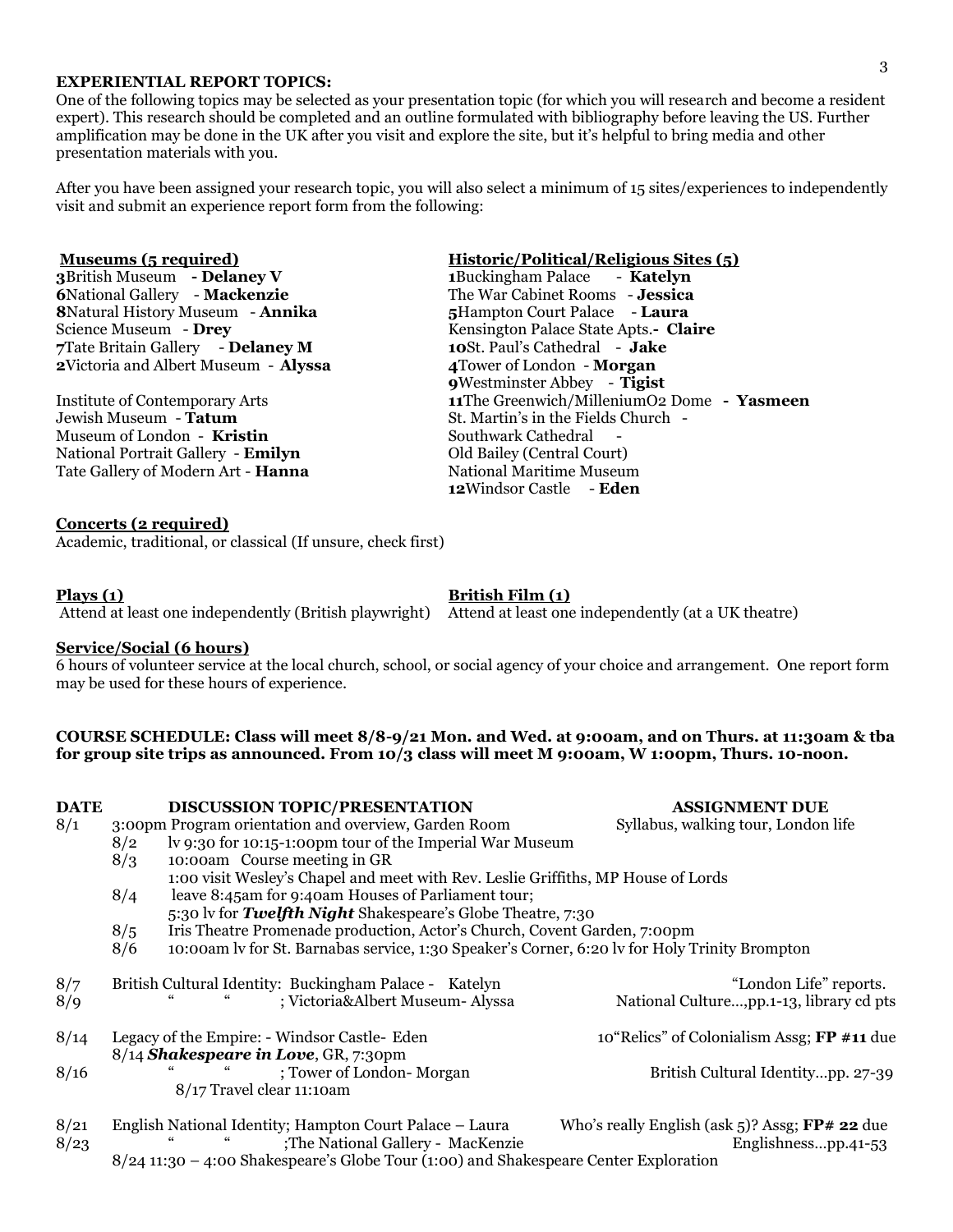8/25 Chaucer Day! Train to Canterbury as pilgrims for tour, tea, and Cathedral exploration! 4

8/28 Social Institutions: Education; Natural History Museum- Annika Final Project assg#4, 5, 23 due 8/29 5:30 groundlings leave for Shakespeare's Globe*, Much Ado About Nothing*, at 7:30. 8/30Norwich Day! Julian of Norwich, castle, and *Curious Incident*…Theatre Royal, 2:30! 8/31 The Odyssey, musical and non in 3 parts, at the Scoop London, 6:00-10:00pm

| 9/4           | $\epsilon$                                                                                                                                                                                                                | $\zeta\zeta$ | ; The British Museum -Delaney V.                                                                                                                                                                                 |                                                                                               |                                 | 5 site reports due; Roving Church Rept assg                                                                    |  |  |
|---------------|---------------------------------------------------------------------------------------------------------------------------------------------------------------------------------------------------------------------------|--------------|------------------------------------------------------------------------------------------------------------------------------------------------------------------------------------------------------------------|-----------------------------------------------------------------------------------------------|---------------------------------|----------------------------------------------------------------------------------------------------------------|--|--|
| 9/6           |                                                                                                                                                                                                                           |              | Religion in Contemporary Britain; Westminster Abbey-Tigist                                                                                                                                                       |                                                                                               |                                 | Proper English pp.181-192<br>Religious Culturepp195-205<br>FP#18,19,24due                                      |  |  |
|               |                                                                                                                                                                                                                           |              | 9/7 Edinburgh adventure begins! Castles, tours, all things Scottish!                                                                                                                                             |                                                                                               |                                 |                                                                                                                |  |  |
| 9/11<br>9/13  | Rel.                                                                                                                                                                                                                      |              | ;St. Paul's Cathedral-Jake ;Jewish Museum -Tatum<br>Mediated Britain: The Greenwich/Millennium Dome-Yasmeen                                                                                                      |                                                                                               |                                 | Roving Church Rept (3 ex)due<br>FP #3,20,21 due                                                                |  |  |
| 9/18<br>9/20  |                                                                                                                                                                                                                           |              | Site report (5 due 10/9) and Final Project research day-Packing Day<br>Preparation for UK Exploration trip and assignments, Lee Abbey photos<br>9/21 1:00pm, leave with bags to store luggage at Highbury Centre |                                                                                               |                                 | No meeting in GR                                                                                               |  |  |
|               |                                                                                                                                                                                                                           |              | $9/21$ -30 Britain Exploration Tour! Continuous class on the road to and while exploring Stratford-upon-<br>Avon, Warwick, Liverpool, Chester, Bath, the Cotswolds, et al!                                       |                                                                                               |                                 |                                                                                                                |  |  |
| 10/2          |                                                                                                                                                                                                                           |              | Theatre of Passion and Politics; Nat. Portrait Gallery- Emilyn                                                                                                                                                   |                                                                                               |                                 | <b>Register Volunteer Assg</b>                                                                                 |  |  |
| 10/4          |                                                                                                                                                                                                                           |              | ; Tate Britain- Delaney M                                                                                                                                                                                        | 10/3 Hamlet, Tennant/Stewart version, 6:30pm.                                                 |                                 | Fringe/lunchtime theatre (tba)<br>FP #25 due; Heritage Cinemapp.249-259<br>5 Exploration tour discoveries due  |  |  |
| 10/9<br>10/11 |                                                                                                                                                                                                                           |              | Mediated Monarchy; War Cabinet Rooms-Jessica<br>"; Tate Modern - Hanna                                                                                                                                           |                                                                                               |                                 | 5 site reports due(10 total in); FP#17 due<br>Mediated Monarchy pp.207-218<br>Blair and Britishness pp.461-470 |  |  |
|               | 10/12 Travel Clear 10:00am                                                                                                                                                                                                |              |                                                                                                                                                                                                                  |                                                                                               |                                 |                                                                                                                |  |  |
| 10/16         |                                                                                                                                                                                                                           |              | Politics in Britain; Kensington Palace - Claire<br>10/18 Jane Eyre, Lyttleton Theatre, National Theatre, 7:00pm                                                                                                  |                                                                                               |                                 | Political Party IQ assg; FP#13,14,15due                                                                        |  |  |
| 10/18         |                                                                                                                                                                                                                           |              | Dickens Day! Guided tour, Dickens house, etc.<br>10/20-22 Wales Exploration Tour! - times TBA                                                                                                                    |                                                                                               |                                 |                                                                                                                |  |  |
| 10/23         |                                                                                                                                                                                                                           |              | Global Britain; Science Museum - Drey<br>10/25 Les Miserables, Queen's Theatre, 7:30p.m.                                                                                                                         |                                                                                               |                                 | World spotlight UK assg(2 articles); FP#16 due                                                                 |  |  |
| 10/25         | 10/27 Travel Clear 12:30pm                                                                                                                                                                                                |              |                                                                                                                                                                                                                  |                                                                                               | Britain, Am & Europe pp.157-169 |                                                                                                                |  |  |
| 10/30<br>11/1 |                                                                                                                                                                                                                           |              | London, Heart of an Empire; Museum of London-Kristin                                                                                                                                                             |                                                                                               |                                 | London: City beyondpp.473-493<br>Afterword pp. 495-502                                                         |  |  |
| 11/6<br>11/8  | 11/2-5 Paris Exploration Tour! - times TBA<br>Americans in London; Course overview and review<br>Departure and celebration arrangements<br>11/9 NO TRAVEL (final exam prep time)<br>11/10 Evening adventure (details tba) |              |                                                                                                                                                                                                                  | 15 site/serv reports due (final 5 collection)<br>Final Project Assignments Collected (8 left) |                                 |                                                                                                                |  |  |
|               |                                                                                                                                                                                                                           |              | 11/13-15 Final Exams and program conclusion celebration!                                                                                                                                                         |                                                                                               |                                 |                                                                                                                |  |  |

11/16 Program concludes, clear rooms and depart!

London Reunion TBA! Bring photos to share/swap and subsequent travel stories!